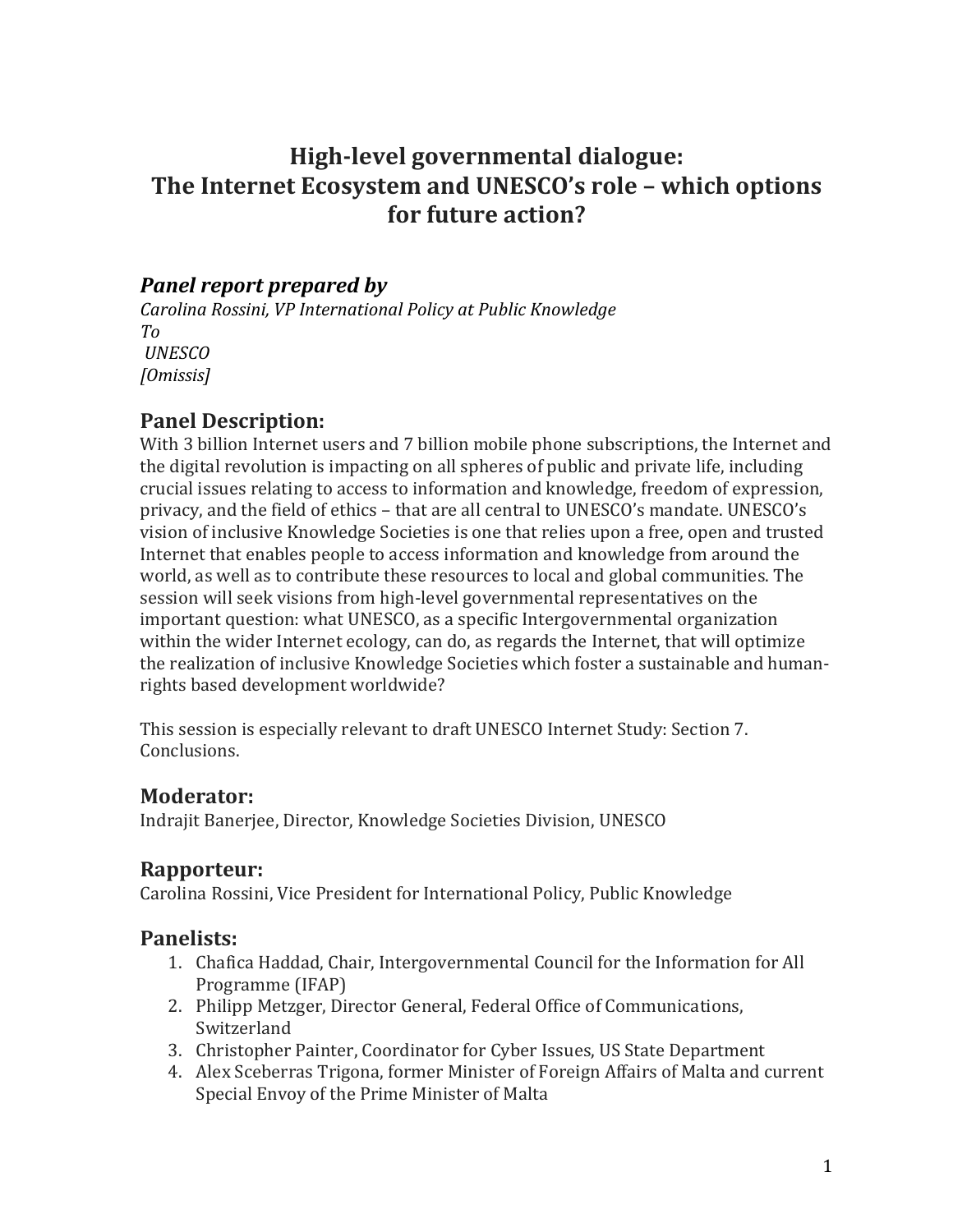5. Albana Shala, Chair, International Programme for the Development of Communication (IPDC)

### **Summary report**

Most of the panelists provided their initial contributions to the debate by offering examples of some of their core projects and initiatives that address all or most of the topics focus of this conference. Some specific comments were made, generally including:

**Access:** Most panelists recognized the need to foster access, including meaningful access, which includes access to knowledge. Some contributed with statistics and country and bilateral or regional efforts to support access, specifically broadband.

**Freedom of Expression:** Panelists recognized that freedom of expression and access and access to information are intrinsically connected.

**Privacy:** Panelists recognized the need to balance this right with other rights and concerns. Panelists addressed both the relation of privacy and surveillance and consumer privacy and abusive use of consumer data by advertisers.

**Ethics:** Most participants supported a self-regulating approach, and one panelist called the attention for the need of capacity building and training in areas such as Africa, offering examples of some regional efforts.

**Panelists also addressed UNESCO's role in this space.** They comment on the important enabling role of Unesco, specifically when promoting knowledge development and interchange, through its publications, projects and conference. They stressed the need of Unesco to collaborate with other UN agencies and other sister international organizations, and some of the participants supported Unesco as the core forum to deal with Internet related discussions from an humanist and Human Rights approach. A specific suggestion was made regarding the creation of a resource hub and observatory.

**Finally, panelists also addressed the issue of Multistakeholderism:** Panelists recognized the core role of multistakeholderism as a crucial element and processsetting guide for the creation of robust results within Internet Governance.

### **Complete Panelists Interventions:**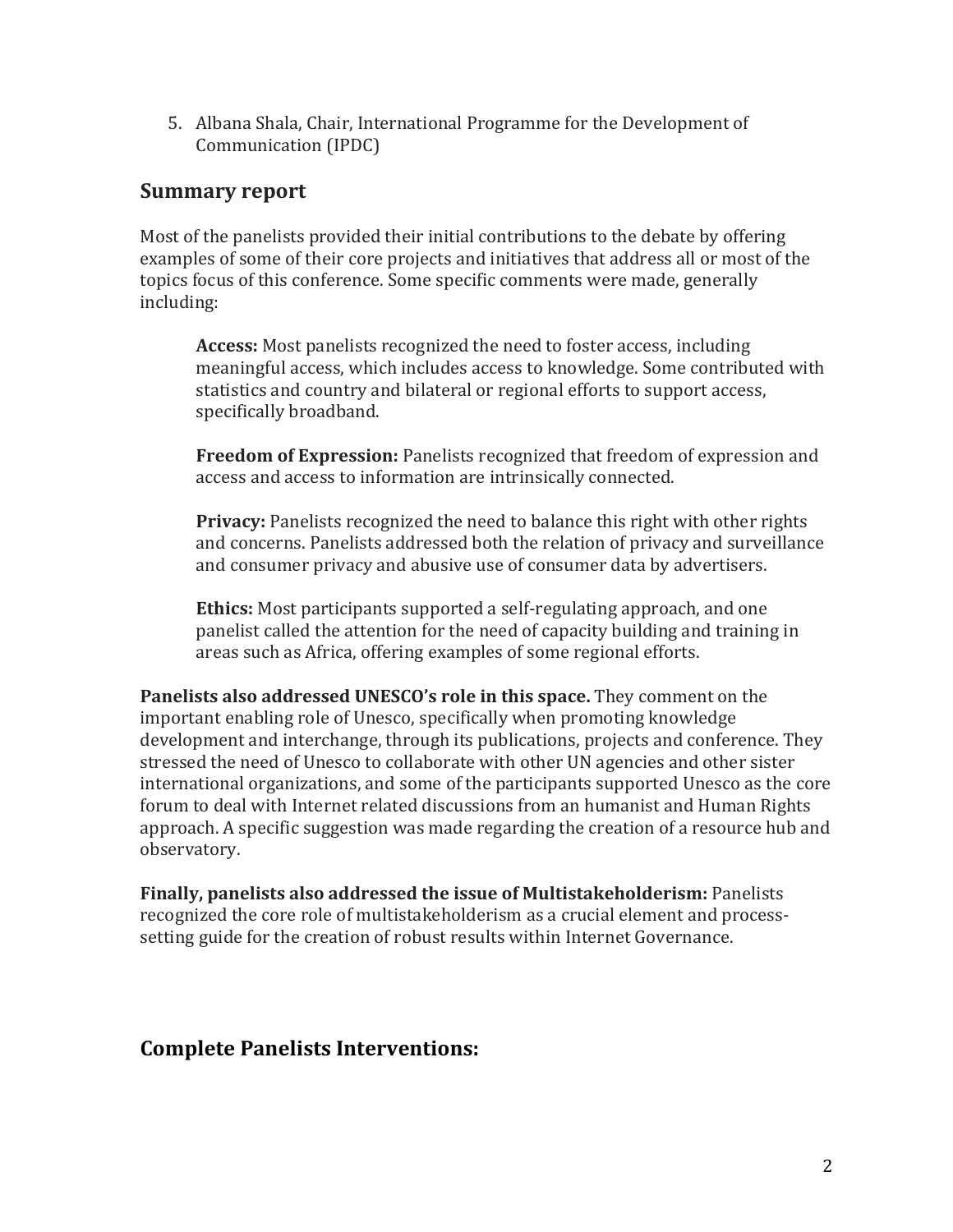*Chafica Haddad, Chair, Intergovernmental Council for the Information for All Programme (IFAP)*

- Excellencies, Ladies and Gentlemen,
- In my capacity as Chairperson of the intergovernmental [Information for](http://www.unesco.org/new/en/communication-and-information/intergovernmental-programmes/information-for-all-programme-ifap/homepage/) All [Programme](http://www.unesco.org/new/en/communication-and-information/intergovernmental-programmes/information-for-all-programme-ifap/homepage/) (IFAP) it is my pleasure to participate in this High-level panel to represent the 26 Member States elected to the IFAP Council, as well as the various National IFAP Committees and expert Working Groups.
- The intergovernmental [Information for All Programme](http://www.unesco.org/new/en/communication-and-information/intergovernmental-programmes/information-for-all-programme-ifap/homepage/) was established in 2001. It provides a platform for international policy discussions, cooperation and the development of guidelines for action in the area of access to information and knowledge.
- This Programme supports Member States to develop and implement national information policy and strategy frameworks that support their efforts towards building knowledge societies.
- IFAP's work is focused on six priority areas of information accessibility, information for development, information ethics, information literacy, information preservation and multilingualism in cyberspace.
- The IFAP priority areas are all closely intertwined with the issues that are the subject of the study on Internet-related issues. Furthermore, the IFAP Council in its role as an advisory body to UNESCO was involved in the consultation on the development of the concept note and questionnaire that led to this study.
- For these reason I am especially pleased to participate in today's discussion and contribute to UNESCO's response to both the challenges and the opportunities that the Internet is opening up for women, for men, for developing and developed countries alike.
- IFAP has been actively involved in seeking to identify, bring together different stakeholder communities to promote exchanges of experiences, share information on latest trend and research, opportunities as well as emerging ethical, legal and societal challenges of cyberspace.
- Such efforts are fundamental to developing shared understanding, buy-in and building the consensus necessary to support follow-up actions. This sharing of experience, not only what is new, but also what works and is not working is vital for ensuring that our efforts add value and build on past knowledge.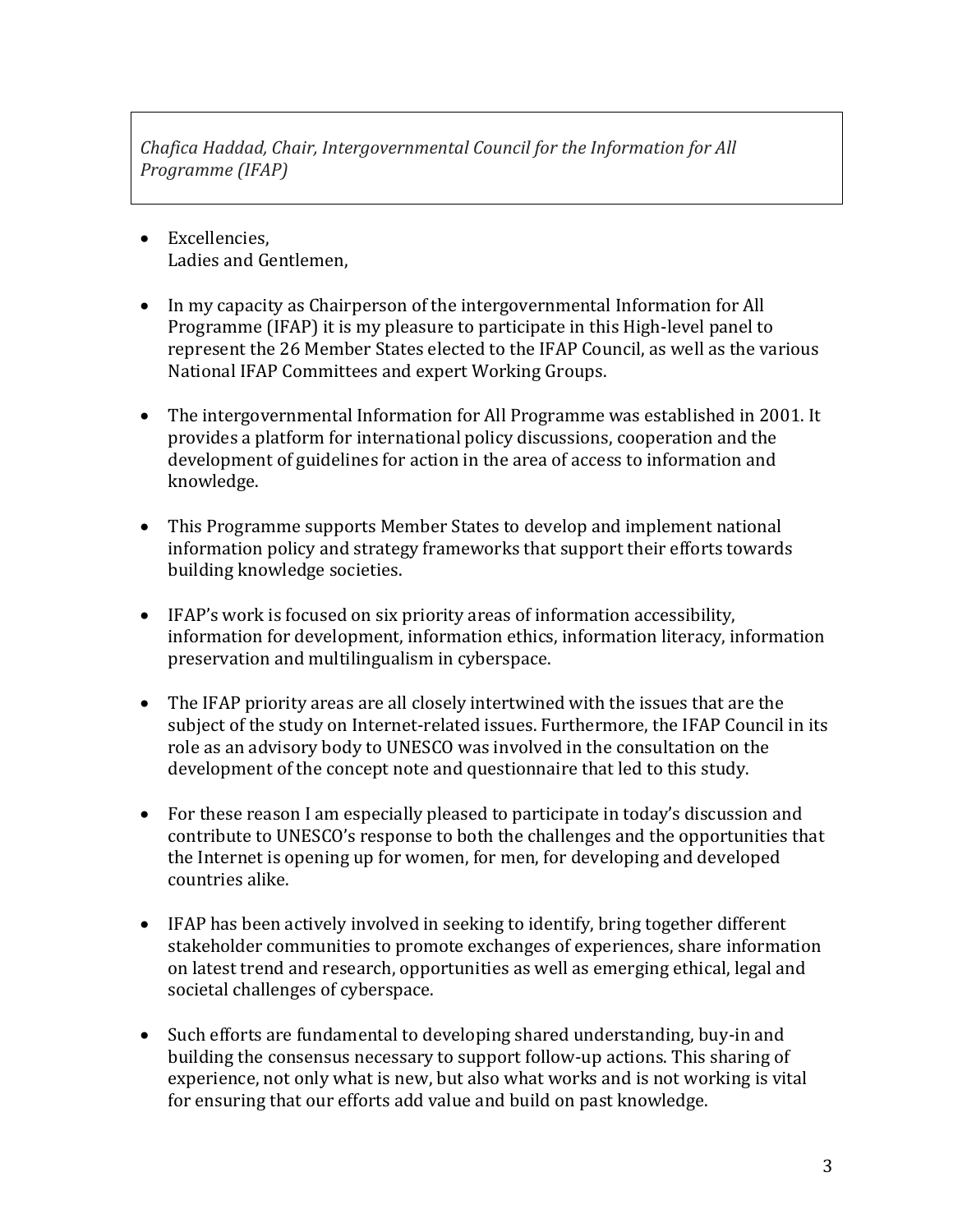- Supporting capacity-building, fostering the creation of networks of practice, conducting research and supporting the roll-out of national implementation pilots is essential for translating consensus and conceptual knowledge into actions on the ground.
- As part of IFAP's work in this area, we have developed policy tools such as the IFAP National Information Society Policy Template which provides guidance to Member States in the development of new policies, in reviewing their existing policies and also in implementing these policies.
- In partnership with the United Nations University (UNU) we have organized through a joint programme "Executive Training in Foundations of Information and Knowledge Leadership", capacity building for senior government officials in East Africa and South-East Asia to develop proficiency in the use of the IFAP Template.
- We are also seeking to convert the template from its current paper-based form to an on-line digital platform to which case studies, policy resources and data record could be added. This platform would also serve as an on-line community of practice and build bridges between policy and practice.
- IFAP has been conducting training in the use of the template in Africa, Asia and Latin American and the Caribbean and would like to extend this work to other regions.
- We also need to bear in mind that we need to recognize the importance of adaptation. Building in mechanism for stakeholder participation enables diverse viewpoints to be taken into account and so leads to more robust outcomes.
- Africa has been an important area of focus for IFAP given its large youthful population and the rapid penetration of Internet and mobile service.
- In the area of information literacy we have worked with regional youth networks enabling them to build skills to use ICT and to analyze information critically and to then apply it to addressing practical problems in their lives. By providing trainer of trainer programmes and working with regional partners we are able to build sustainable local capacity that can continue to operate after the initial projects and funding are over.
- Also in Africa since 2007 UNESCO through its partnership with the African Network for Information Ethics and the African Center of Excellence in Information Ethics (ACEIE) has been able to support the creation of a network of universities and researchers in more than 17 sub-Saharan countries working on information ethics.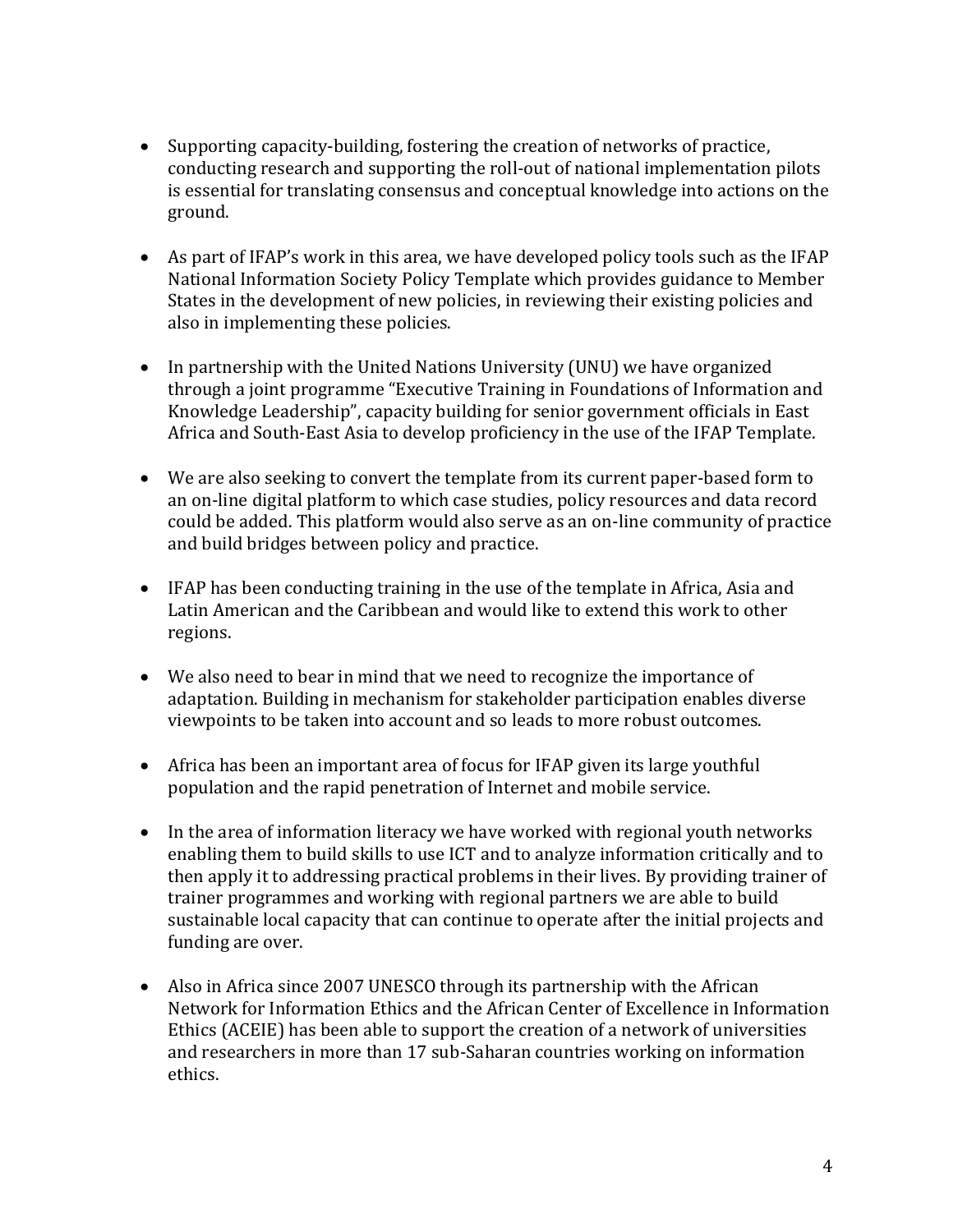- The ethical challenges of the Internet can be felt and seen everywhere, but much of the research in this area is taking place in Europe and North America. By contributing to developing the capabilities within African universities IFAP is helping to support the creation of national and regional research and policy ecosystems.
- These efforts have also been linked with other parts of the IFAP network. Consequently, there is internal learning as well as interest in understanding how these experiences can be transferred and adapted in other regions such as Latin America and the Caribbean where three conferences on information ethics are scheduled to be organized in 2015-2016.
- UNESCO has long recognized the power of increased access to information as a vehicle and tool for positive social transformation and development and the importance of enganging and empowering youth. Accordingly IFAP will be organizing an international conference at UNESCO on the Internet as a tool for development of youth against all forms of extremism and radicalism in June 2015. The conference will share experiences amongst experts and policy-makers on policy interventions and develop pilot projects which benefit youth and serve as a learning lab to closer link policy, practitioners, academics and stakeholders.
- By bringing the right people together around the right agenda, IFAP is crafting innovative solutions to the challenges that all societies face today. This is the soft power of UNESCO in action.
- Thank you for your attention.

*Philipp Metzger, Director General, Federal Office of Communications, Switzerland* 

- Monsieur le Directeur, Excellences, Mesdames, Messieurs, chers collègues,
- Nous adhérons pleinement à la remarque de l'étude sur l'Internet de l'UNESCO selon laquelle « favoriser la poursuite de l'innovation sur Internet est un objectif important, mais il s'agit de bien plus que de simplement soutenir l'innovation technologique et sa diffusion ».
- L'Internet est une construction des hommes. Il n'est pas un écosystème virtuel dont nous ne serions pas responsables. L'Internet permet de partager très vite des sources quasi infinies du monde entier. Il ouvre ainsi un espace de dialogue continu sur les différentes manières de les voir et de les comprendre.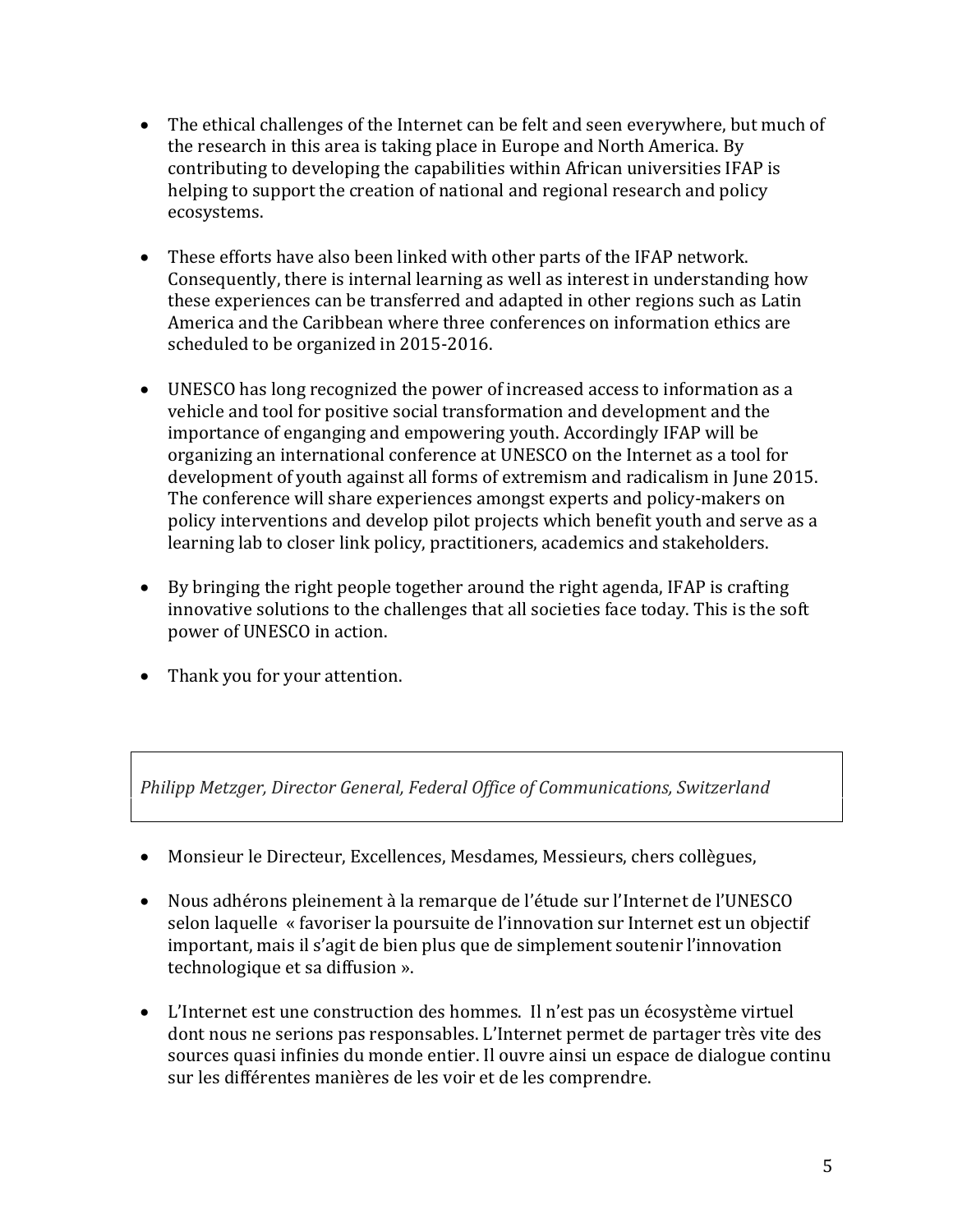- Mais lorsque Umberto Eco dit que « la culture consistera surtout dans l'art de sélectionner les informations, et non plus de les acquérir puisqu'elles s'offrent, pléthoriques, à nous », on se rend compte de l'impact du paradigme de l'Internet sur les attitudes de ses utilisateurs.
- Le système engendré est donc complexe. Il n'y a dès lors pas de recettes simplistes. Mais les quatre dimensions identifiées, l'accès à l'information, la liberté d'expression, le respect de la vie privée et l'éthique, nous paraissent pertinentes pour examiner l'Internet dans sa globalité.
- Je me permets quelques brèves remarques sur chacune d'elles:
- **L'accès** 
	- o Plus de 3 milliards d'utilisateurs, 42 % de la population mondiale, sont en ligne.
	- o C'est bien entendu insuffisant, mais si la fracture numérique tend à se réduire, peut-on en dire autant de celle qualitative des contenus ? La Suisse soutenons fortement l'idée d'un engagement citoyen dans la mise en œuvre qualitative de l'accès universel à l'Internet. L'éducation joue un rôle primordial à cet égard pour que l'usage de la toile ne la transforme pas en une véritable jungle. Les Etats ont la responsabilité d'assurer une qualité d'apprentissage qui permet une utilisation intellectuelle et technique adéquates de l'Internet.

#### **La liberté d'expression**

o Quant à la liberté d'expression, elle est intrinsèquement liée à l'accès à l'information. La surveillance, le filtrage ou le blocage de contenus rendent l'exercice de cette liberté problématique. Pour ne pas l'entraver, il faut se garder d'appliquer excessivement les dispositions sur la diffamation et l'atteinte à la vie privée comme d'adopter des politiques d'autorégulation trop rigoureuses. Comprenez-moi bien: Nous devons combattre l'incitation à la violence et les comportements contraires aux droits humains, en veillant à ce qu'ils ne restent pas impunis – à l'instar de ce que nous faisons contre la pédophilie. Mais il importe de favoriser un équilibre entre les multiples acteurs du réseau qui soit juste. J'ajouterais encore que l'exercice de la liberté d'expression est aussi une question de responsabilité citoyenne.

#### **Respect de la vie privée**

o Chacun jouit du droit à un espace personnel distinct de l'espace public, selon la Déclaration universelle des droits de l'homme. Ceci implique un droit à l'autodétermination sur le plan de l'information. Mais contrairement à la communication traditionnelle, l'utilisateur de l'Internet n'est pas en mesure de pouvoir contrôler la circulation des informations sur lui-même. La notion de confiance joue un rôle essentiel, car d'aucuns risquent de limiter leur participation sur la toile ou de s'autocensurer, si la transparence compromet le droit à la vie privée. L'envahissement d'une « publicité » de plus en plus ciblée, pas toujours bienveillante, nous semble d'ailleurs une source de réelle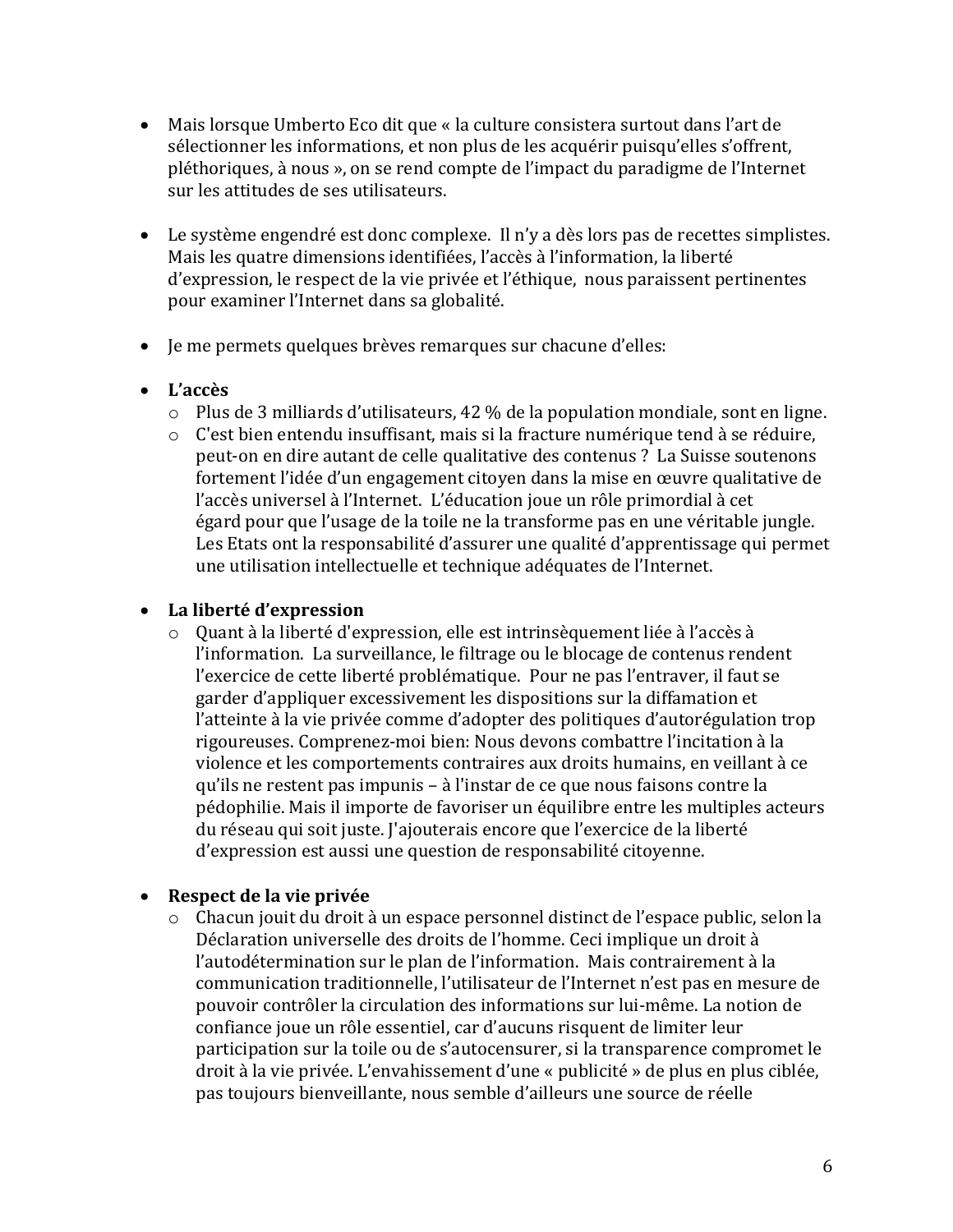d'inquiétude. La définition d'une pratique et l'élaboration de règles multipartites nous semblent dès lors ici souhaitable.

#### **Dimensions éthiques de la société de l'information**

- o Le cyberespace permet des échanges extraordinaires et positifs. Mais au fil des évolutions technologiques façonnant les modes de pensée et les habitudes de tout un chacun, des aspects moins favorables se sont fait jour. Il est impératif de maintenir une réflexion holistique sur les buts que devrait remplir la toile dans le sens d'un développement durable.
- o Les effets de cette « révolution numérique » inexorable ne nous sont pas encore tous connus. Nous avons la responsabilité d'en dessiner les contours et d'en gérer les risques, en nous souciant de la stabilité et de la prospérité de nos sociétés, dans le respect de la dignité humaine. Si l'autorégulation est la base de l'éthique dans la pratique, elle doit être assortie d'une veille. Dans ce contexte, les États ont à assumer leur responsabilité, par exemple en faisant respecter le principe de la transparence par l'économie numérique ou par ceux qui rassemblent des grandes quantités de données.

#### **Conclusion**

- o L'UNESCO de par ses expériences dans d'autres domaines ainsi qu'au bénéfice d'un réseau « multistakeholders » est un forum particulièrement adapté pour s'occuper des questions « humanistes » que soulèvent les développements d'Internet et du numérique. Avec d'autres partenaires comme le Conseil de l'Europe ou la Geneva Internet Platform, lieu de réflexion indépendant récemment créé par la Suisse que je l'invite à rejoindre, l'UNESCO pourrait jouer un rôle encore plus important dans la coordination des débats afin que l'Internet soit
	- un espace mondial ouvert et fiable d'émulation des connaissances, de dialogue interculturel,
	- au service de l'agenda post-2015 et
	- au service de la construction de la paix.

*Christopher Painter, Coordinator for Cyber Issues, U.S. Department of State*

- Good morning. Thank you to Director Banerjee for the invitation and to UNESCO, and Guy Berger in particular, for their hard work in preparing the report and organizing the conference.
	- o The U.S. appreciates UNESCO's hard work in preparing the draft report and we look forward to a constructive discussion of its content. The report is timely and relevant for the current discussions of Internet policy issues.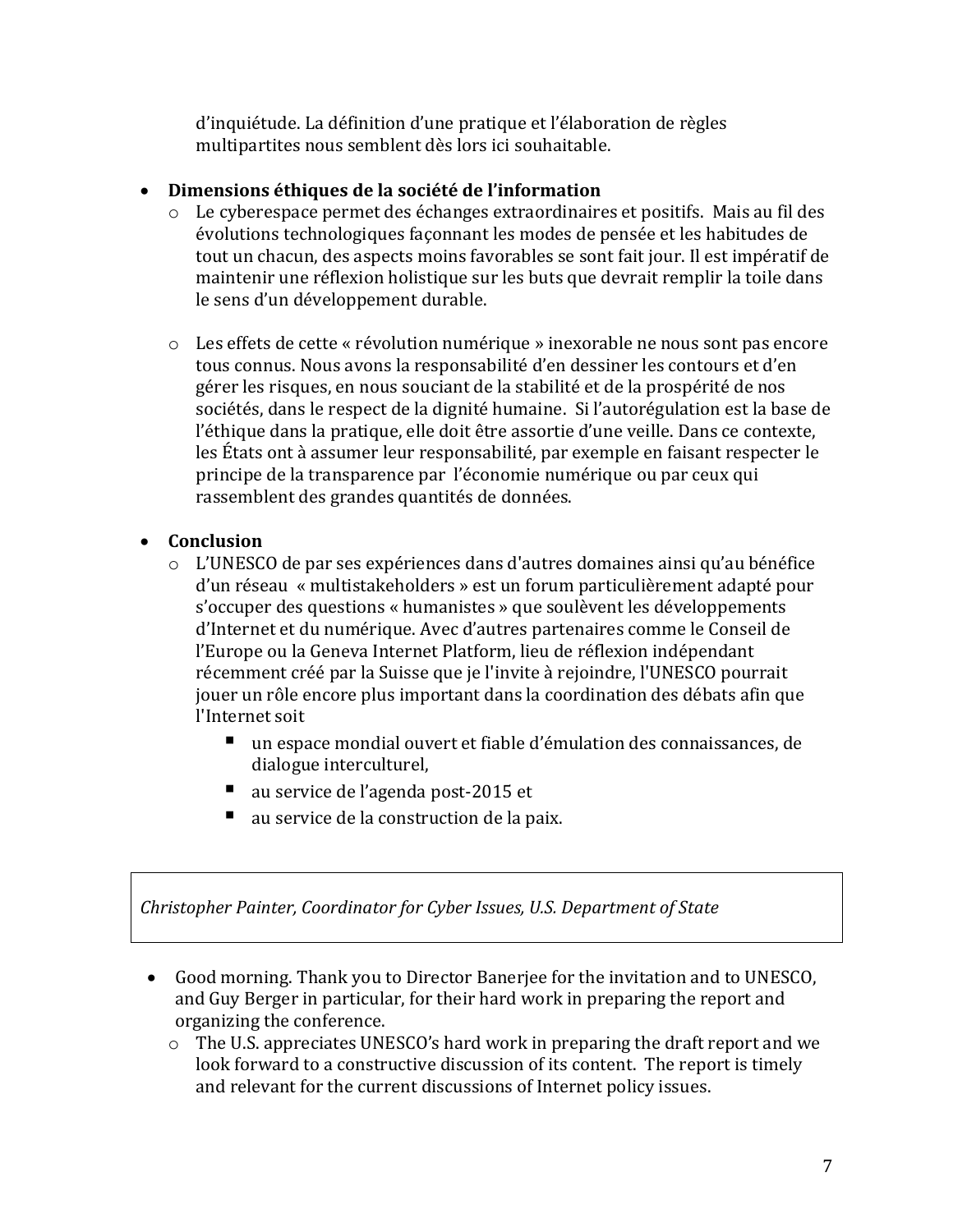- $\circ$  UNESCO was created to promote education and intercultural understanding and to facilitate international cooperation on science and technology in order to further universal respect for [justice, for the rule of law and for] the human rights and fundamental freedoms affirmed in the Charter of the United Nations. What better tool is there to achieve these aims than the Internet? So, it's clear that, to be successful, cyberspace must be part of UNESCO's activities going forward.
- o The sub-themes laid out for discussion reflect the breadth, diversity and complexity – of cyber issues. I'll offer a few high-level comments and welcome discussion.

#### *INTERNET UNIVERSALITY*

- o UNESCO's Internet Universality concept frames the conversation in a helpful way.
- $\circ$  The U.S. supports the four principles: an open, rights respecting, accessible and multistakeholder internet.
- o We see the value in the concept as a framework to guide UNESCO's participation in the broader discussions on Internet related issues that otherwise fall within the scope of its work.

#### *MULTISTAKEHOLDER*

- o The United States remains a strong supporter of a multistakeholder approach for ensuring an Internet grounded in respect for human rights, openness, inclusiveness, and innovation. The success of the multistakeholder model is reflected in the success of the Internet to date.
- o The U.S. regards cyberspace as something that is neither owned nor controlled by states. We see states as one of many stewards working to ensure that this resource is available to all the world's people.
- $\circ$  Given the emphasis in the report on multistakeholder mechanisms, it's worth reflecting on how best to advance the multistakeholder dialogue on these issues. UNESCO has demonstrated itself as a valuable player in the field, producing reports and hosting meetings, working through the WSIS process and participating in the Internet Governance Forum.
- o We believe the Internet Governance Forum is an important mechanism to advance international efforts, including the work of UNESCO, in this field. We believe the IGF is an important catalyst for many of the activities contemplated in the draft study. UNESCO should look for ways to further capitalize on the IGF program and its preparatory process and look to mutually reinforce its own work and the work taking place in the IGF.
- o The U.S. has indicated our support for the renewal of the IGF mandate in the past and we believe the UN General Assembly should take action to ensure the long term viability and sustainability of the IGF as a multistakeholder, international forum to discuss Internet issues.
- *ETHICS*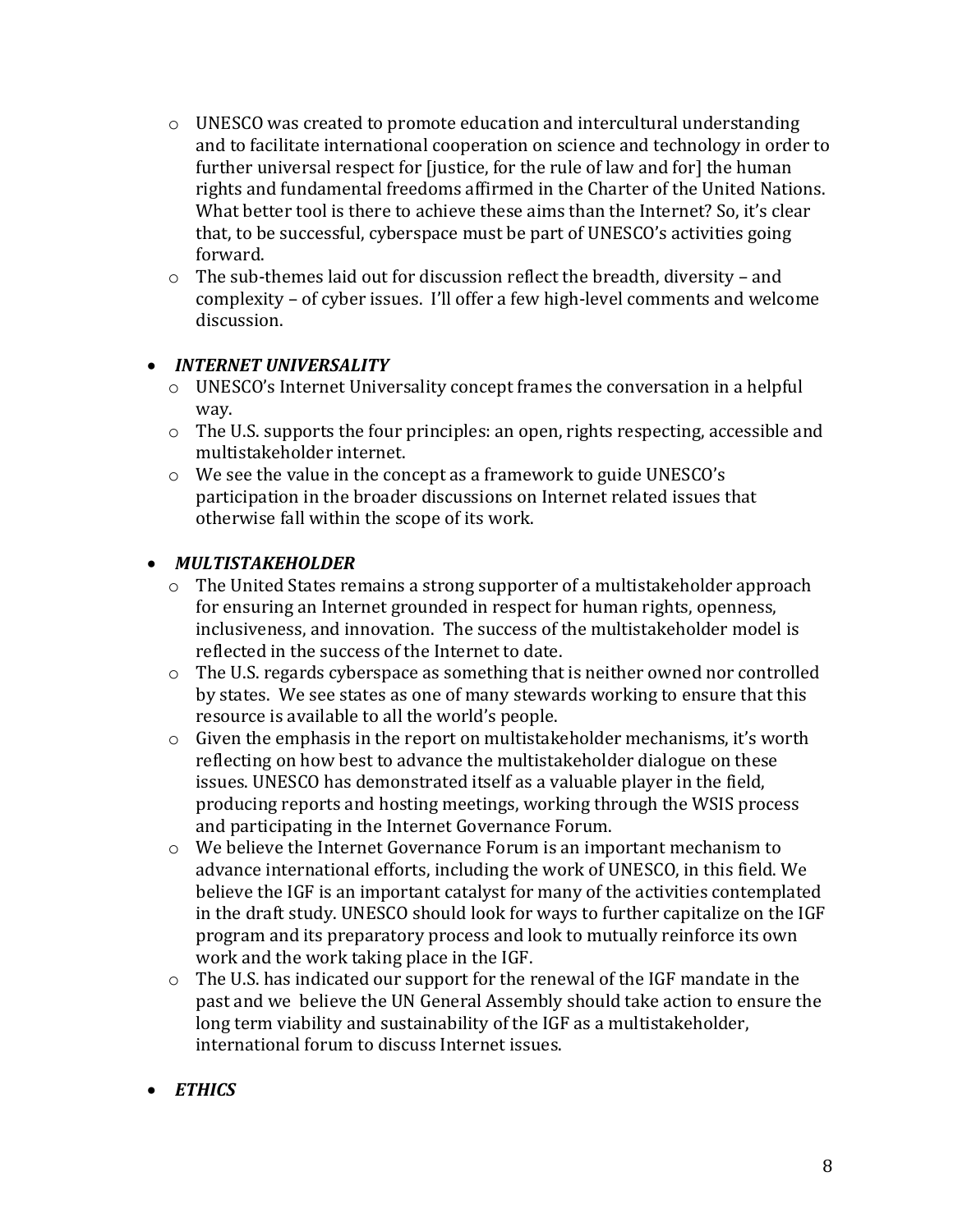- $\circ$  For the United States, we believe discussions of ethics related to the Internet must begin with the fundamental understanding that human rights apply equally online as they do offline. This principle has been widely recognized by the international community. In fact, the UN Human Rights Council reaffirmed this principle by consensus just last year. So, further conversations on this topic need to begin by acknowledging the human rights obligations and commitments we each have.
- o Notably, the Universal Declaration of Human Rights does not limit the protections given for expression only to what is termed "ethical" expression. In contrast, some states seek to define "ethical standards" to suppress speech they do not agree with. We stress that human rights are universal, and do not vary from place to place, or from culture to culture.
- $\circ$  Some view network technologies like the Internet as disruptive. But, when governments curtail freedom of expression online in the interests of social or political stability, they limit their future development. Their people miss out on conversations and debates elsewhere in the world, and they lack exposure to the free inquiry that spurs people to question old ways of doing business and invent new ones. Freedom of thought is part of what fuels educational development and economic innovation.
- o In the United States, the ability of citizens to exercise their right to freedom of expression has paid big dividends. There is a clear connection between our freedom to access information and to express our thoughts, and the responsiveness and accountability of our government; between our flexibility to organize our companies in various ways, and the innovation has emanated from those companies. In sum, our strong appreciation and protections for freedom of expression have helped foster our societies in creative and innovative ways that make us more productive, more efficient, and more prosperous.

#### *NEED NEW RULES FOR INTERNET?*

- $\circ$  Finally, in the draft study there is a recurring question of if we need new laws and regulations to deal with the Internet. I would note some caution in this regard.
- o A general tenet of U.S. cyber policy is that laws and norms that apply offline also apply online. This principle has been affirmed twice now in the human rights context at the Human Rights Council. It was also one of the key outcomes from the last U.N. Group of Governmental Experts in the context of International Security.
- o I'd note that, in practice, re-negotiation of fundamental concepts for the Internet age could very likely result in a watering-down of the very rights and protections for which UNESCO's collaborative efforts seek to further universal respect. In fact, some of the strongest advocates for re-writing the norms that apply to the Internet are governments with the worst records in this area.

#### *CONCLUSION*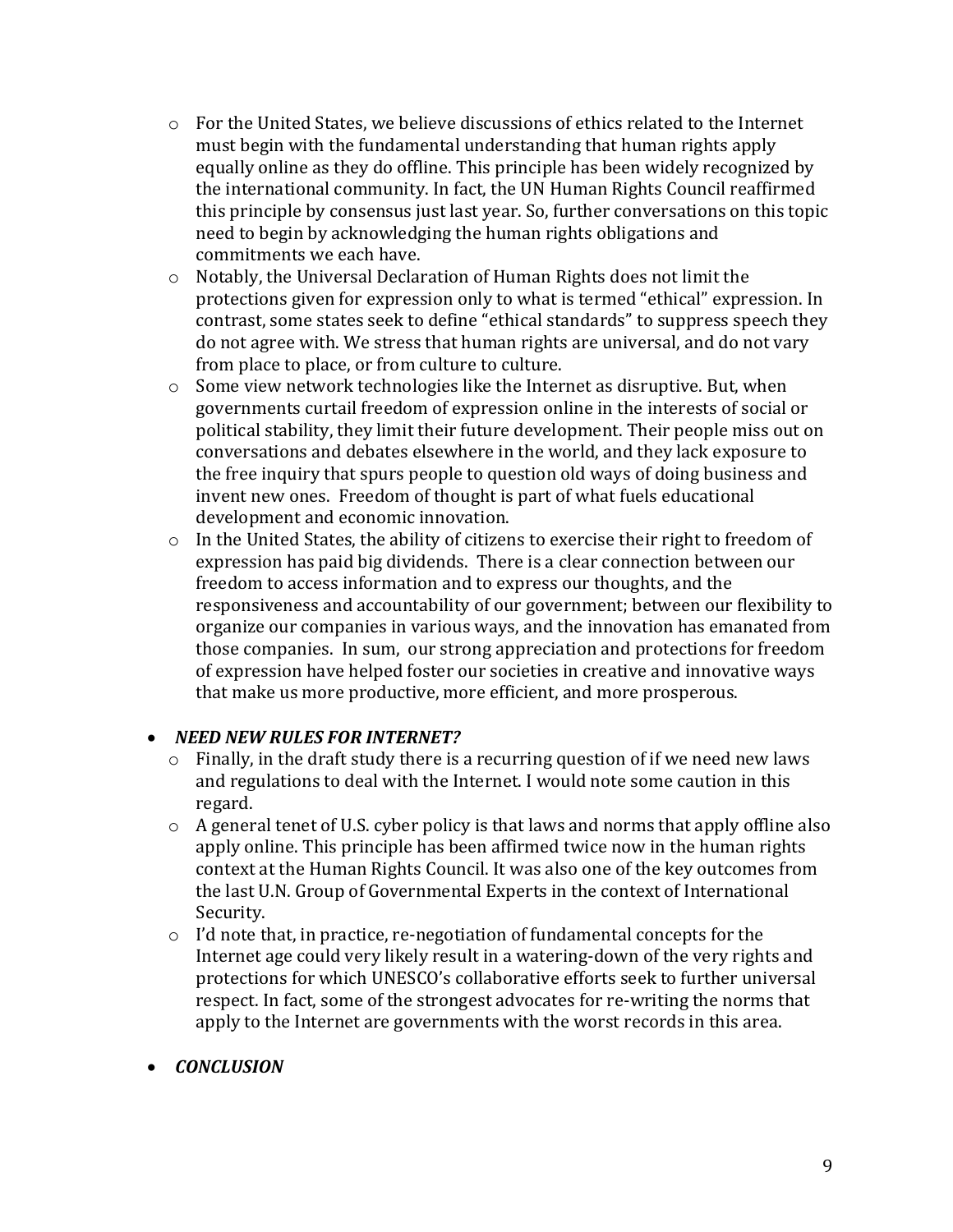- $\circ$  In conclusion, the report represents significant progress in our understanding of the issues and UNESCO's path forward. The United States has active initiatives that support many of the concepts in this paper, including protection of journalists online, tools for avoiding censorship and facilitating secure communication, promoting local content, and many others.
- o Thank you for the opportunity to join this meeting today, and I look forward to the discussion

*DR. Alex Sceberras,* former Minister of Foreign Affairs of Malta and current Special Envoy of the Prime Minister of Malta

- Dr. Alex Sceberras TRIGONA thanked UNESCO for convening participants in this House of Peace at a very appropriate moment in this critical year for Internet Governance. UNESCO also had a commendable record in officially Recognizing and Declaring the Human Genome as well as the Responsibilities of Present towards Future Generations as HERITAGE in 1997 following on the 1972 Convention on Protecting the World's Natural & Cultural HERITAGE as COMMON HERITAGE OF MANKIND. (CHOM)
- So, coming from Malta, Dr. AST hailed the excellent study on the Internet: "CONNECTING THE DOTS", which UNESCO had so diligently compiled and submitted to this Conference highlighting the Internet's UNIVERSALITY, adding, " I am therefore compelled to affirm and appeal that the Internet should be characterized as Common Heritage Of Mankind". In fact this is a reaffirmation of an earlier appeal made in 1997 in Kuala Lampur, Malaysia, by Dr. AST. Moreover, this characterization enables the generation of a prescriptive set of norms, rights and obligations, and not merely produce a scholarly though descriptive survey of the field which would be the case if we were merely concerned with analyzing the Internet as a GLOBAL RESOURCE or even as a GLOBAL PUBLIC GOOD though we could also consider how to contain GLOBAL PUBLIC BADS.
- Indeed, the UN LAW OF THE SEA (UNCLOS) is much more than recognizing the Area beyond national jurisdictions as a global concern or a global resource. It explicitly and legally recognizes that Area as the Common Heritage Of Mankind. This was a Maltese diplomatic initiative in 1967 following on the 1959 Antarctic model of international cooperation, not the Arctic model of colliding if not also overlapping sovereignties! They are truly poles apart! UNCLOS provides us with a safe middle ground. Obviously these international treaties concerned an enormous part of our planet in clear spatial geographical terms. The Internet as an artifact is different and therefore the cited Treaties can only be applicable by analogy and "mutatis mutandis". However we have come a long way from when it was thought in the immediate post-Cold War period that Cyberspace was beyond National Jurisdictions as it was nowhere, territorially speaking. It was widely held to be in a "no-sphere". Then with the evident localization of each and every PC we got back to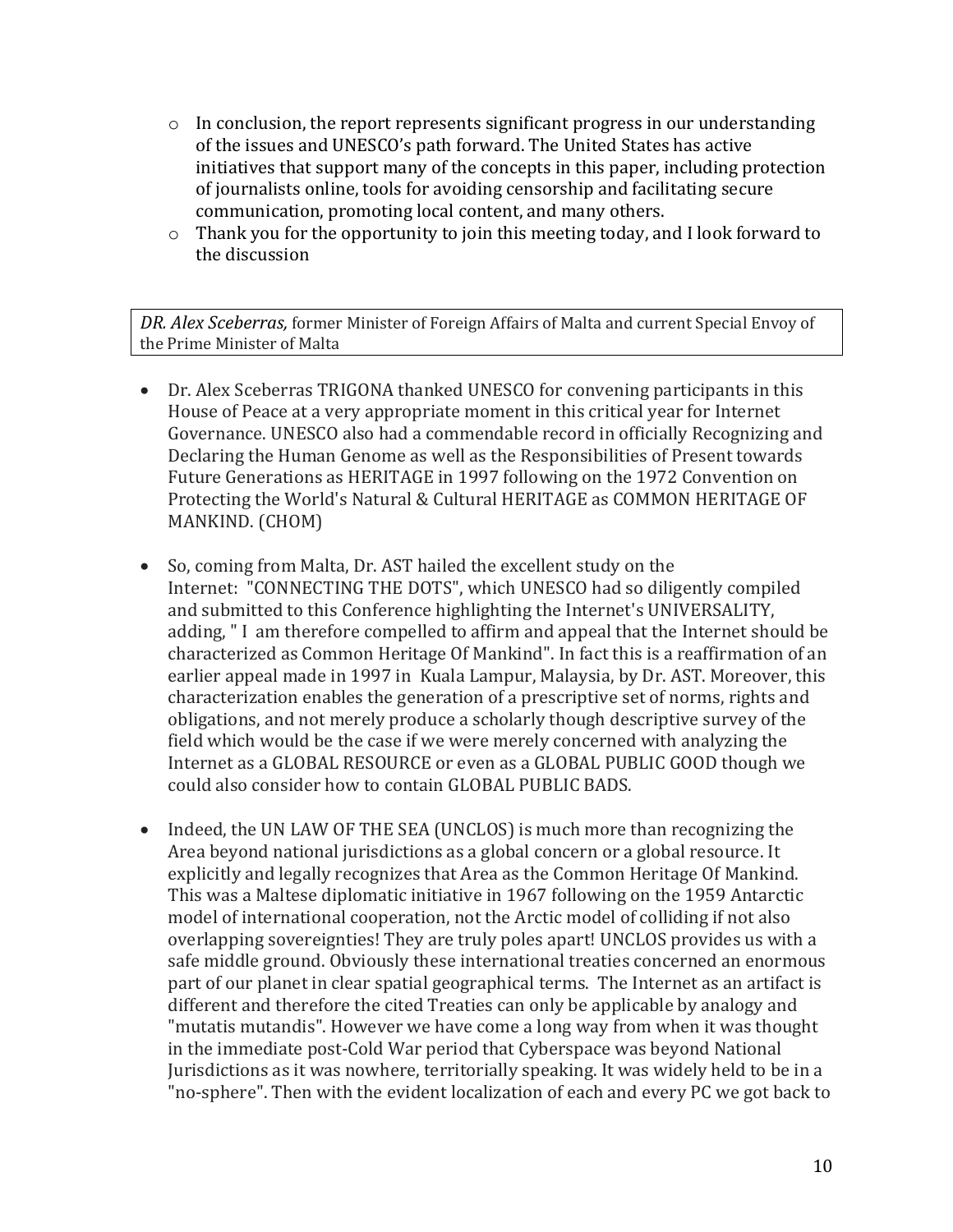national jurisdictions with a bump but with national PILs as the cross-border regulators.

- Under UNCLOS we have an international mirror of the domestic Separation of Powers into the Legislative, Executive and Judicial arms. The Assembly is joined by the International Seabed Authority as its Executive arm with the Tribunal based in Hamburg. The Internet too requires a global structure. It will attain this when power gives way to law. It already has analogously first its multistakeholder Assembly in the Internet Governance Forum with WSIS + 10 and second The IANA transition as the embryonic Executive arm though third the Judicial or Arbitration and Conciliation arm is yet to be developed further than the UDRP. The Internet manifestly required such a global framework for the separate issues tackled in the UNESCO study to be set in a working perspective. By characterizing the Internet as Common Heritage of Mankind we could get there. This 5th dimension - a truly global human dimension - would breathe new meaning into every one of the 4 UNESCO principles captured under ROAM.
- Thus the most obvious advantage of applying CHOM to ROAM lay first, in the Human Rights domain. Without CHOM this would be treated on an individualistic basis. With CHOM, Human Rights on the Internet would be enhanced as they would be recognized and treated internationally, not just at the national level. Similarly Openness would be given a more liberal interpretation if CHOM were applied to it. Access too would be more humanistic on a global scale under CHOM and thus less statist . And Multistakeholderism is reinforced by CHOM's promotion of equality before the law globally. So there were gains to be made if CHOM were applied to UNESCO's 4 ROAM principles. No doubt this should be further studied but this was why Dr. AST was introducing this 5th enriching dimension into UNESCO's narrative.
- It was also necessary to introduce CHOM into the other UN Agencies' pioneering work on the Internet. There was a dire lack of Policy Cohesion within the UN family regarding the Internet. Some treated the Internet as if they were not brothers and sisters in the same UN family but cousins perhaps. Thus UNESCO's approach was far more liberal than for example the WIPO with its Internet Treaties. Similarly the UN Human Rights Council's positions taken on the Internet were light years away from those of the WTO. The ITU was definitely not a cousin, but the child was "father of the man" since it was rapidly approaching its 150th anniversary in a 70 year old organization! It was not easy to introduce crosscutting UN Policy Coherence nor easy to decide who would do it especially in the short time left to WSIS + 10 and UNGA. But it was definitely worth it and should be carried out under CHOM as the unifying factor.
- Malta enjoyed membership in different networks where the Internet as CHOM was to be advanced. First the European Union was already committed to the objective of globalizing the Internet Assigned Numbers Authority - the IANA function, not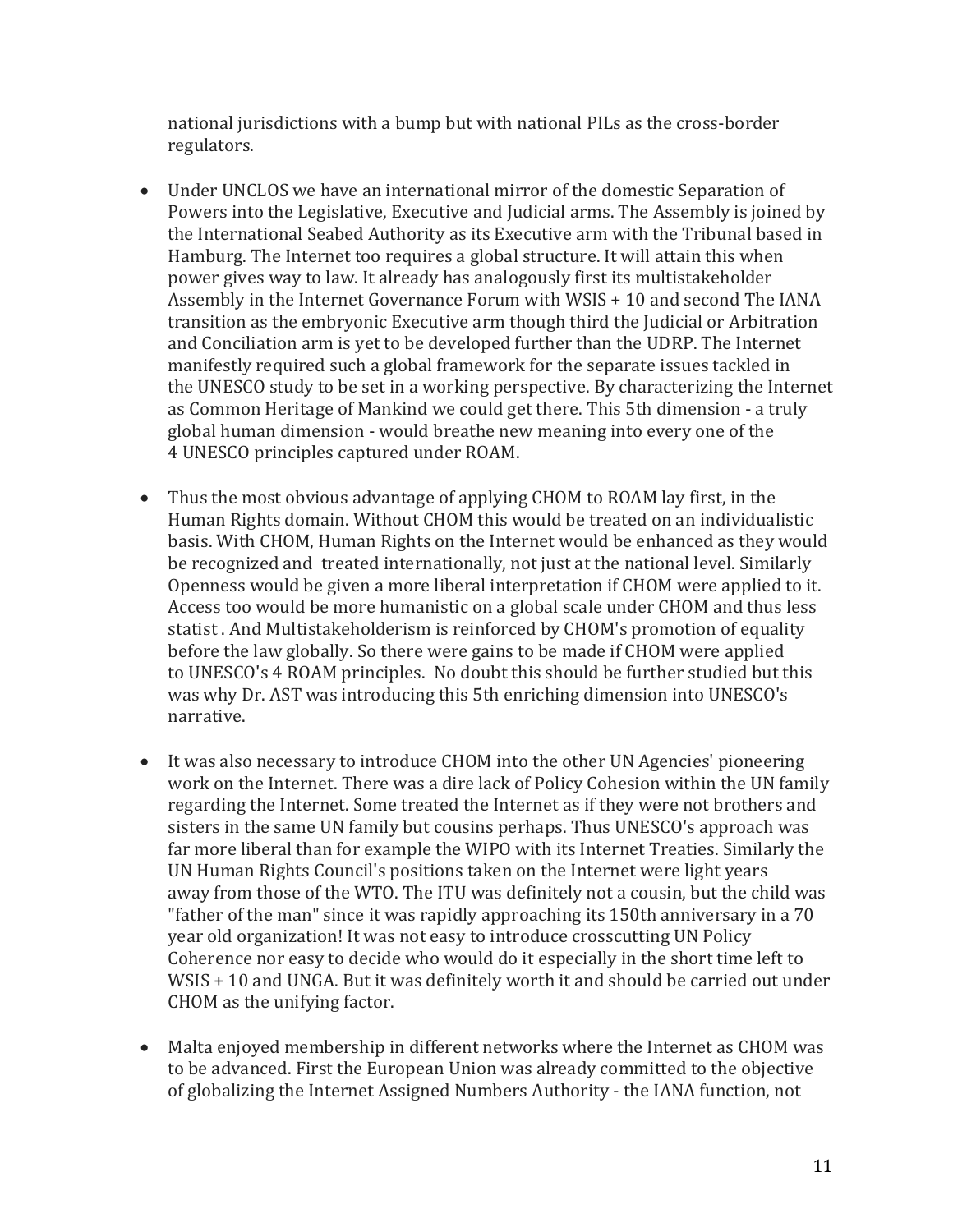internationalizing it to be precise, and Malta would be advocating this under CHOM. Second as an active nember of the Commonwealth, Malta would be promoting more Capacity-Building on Internet Governance than it has been doing to date for the Commonwealth's large number of far flung small island States, within the CHOM dimension for advocacy. Third, amongst the Small States of the world, especially including developing small island states, introducing CHOM would be a rallying call for this new characterization of the Internet as CHOM giving each a sense of ownership and a vested interest, on the UNCLOS ' original sharing model now also in line with the post-2015 SDGs. That the Commonwealth has a majority of small states as its members would not go unnoticed in the Commonwealth Summit (CHOGM) scheduled to take place in Malta in November 2015. Malta was committed to developing further thereto its well known IG Capacity-Building both directly as well as through DiploFoundation and the Commonwealth Network - IT (COMNET-IT).

- Regarding the follow up to last year's successful NetMundial in Brazil one was impressed by Virgilio Almeida's significant contribution via his recent emphasis on strengthening the IGF, which Malta definitely supported for reasons given earlier especially with the CHOM as its over-arching dimension. His comments on strengthening National Internet Bodies are also most welcome both under CHOM and in the perspective of seeking a Global Internet Governance system. Democratizing and legalizing the global separation of powers regarding the Internet is a CHOM bonus. It was undoubtedly also time to seek the setting up of an adequate third or judicial arm and arbitration and conciliation mechanisms under CHOM as discussed earlier. The Valletta Mechanism established in the early 90s under the then Conference on Security and Co-Operation in Europe (CSCE) now OSCE, could serve us well in this regard in the digital field under CHOM instead of merely for the hard security issues it was intended for. It could also be useful to examine the CSCE's rich history of Confidence Building Measures (CBMs), which could be similarly transformed into digital CBMs under CHOM. It was indisputable that by introducing the ethical, legal concept of the Internet as CHOM we could build in a stronger protection of the public interest on the Internet in a more systematic manner and similarly be better able to contain the Gobal Public Bads mentioned earlier.
- This is why I am inviting you all to come to Malta to a Spring Internet Conference, Dr. AST concluded, which will advance these topics both as a research process as well as diplomatically in the relevant fora during the rest of this year. Our Spring Conference is being organized by DiploFoundation, the World Economic Forum and the Government of Malta.

*Albana Shala, Chair, International Programme for the Development of Communication (IPDC)*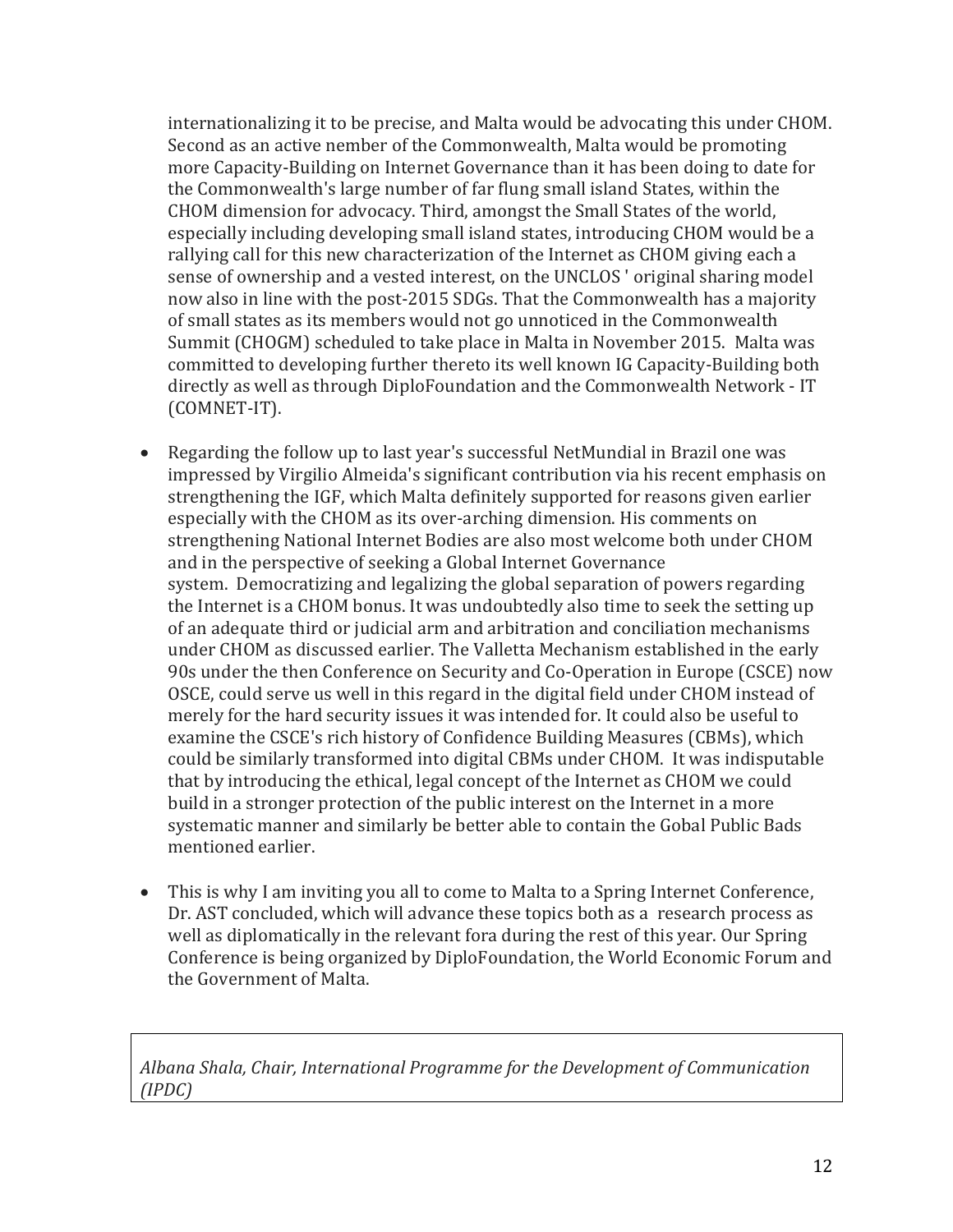- Speaking as **chairperson** of UNESCO's intergovernmental initiative for media development, the International Programme for the Development of Communication. IPDC has a **Council** of 39 Member States elected by UNESCO's General Conference; and a **Bureau** of eight Member States that meets once a year and carefully identifies some 60 to 80 projects worth supporting out of more than 100 competitive submissions.
- IPDC is also the cradle of the **UN Plan of Action on the Safety of Journalists and the Issue of Impunity**, which is an internationally agreed framework for **multistakeholder** co-operation in securing safe freedom of expression, and justice for journalists and others who are attacked for their use of free expression. For IPDC, in line with the **Universal Declaration on Human Rights,** the right to free expression applies across borders, and across media platforms. In other words, to the Internet as much as to newspapers, magazines, radio and television. And without safety, the right to free expression cannot be properly exercised. The worst attack on safety is the murder of journalists. At each IPDC Council, the U**NESCO Director-General reports** on the killings of journalists and the status of judicial follow up by the UNESCO Member States where killings took place. This mechanism helps to highlight the issues and it covers not just traditional media platforms, but a**lso covers online and social media producers** who do journalism.
- The recent attacks in Paris and Copenhagen highlight that attacks on the people who do journalism are a problem for the whole world, and that there is a **particular need for solidarity** with places where intolerance and impunity are high, and where journalists have little prospect for protection – both physical and digital.
- The forthcoming IPDC Bureau meeting on 27 March will **host a debate about protection of journalists**, emphasizing that, in a global world, to stop journalists being killed anywhere, it is necessary to stop the attacks everywhere. There should be no space for "precedents" and copycat killings; instead journalists in all countries need to be protected, and perpetrators of attacks must be brought to justice everywhere.
- The topics that we will discuss at this upcoming IPDC Bureau meeting include the protection of journalists at three levels: the **state's duties, newsroom policies and media employers' obligations, and individual capacities**, and there will be attention to digital protection as well as physical protection. You are all welcome to attend this IPDC Bureau meeting, details of which are on the UNESCO website.
- All these issues of safety covered by IPDC are of direct relevance to this Internet study. IPDC has further served as a platform to d**iscuss other Internet-related**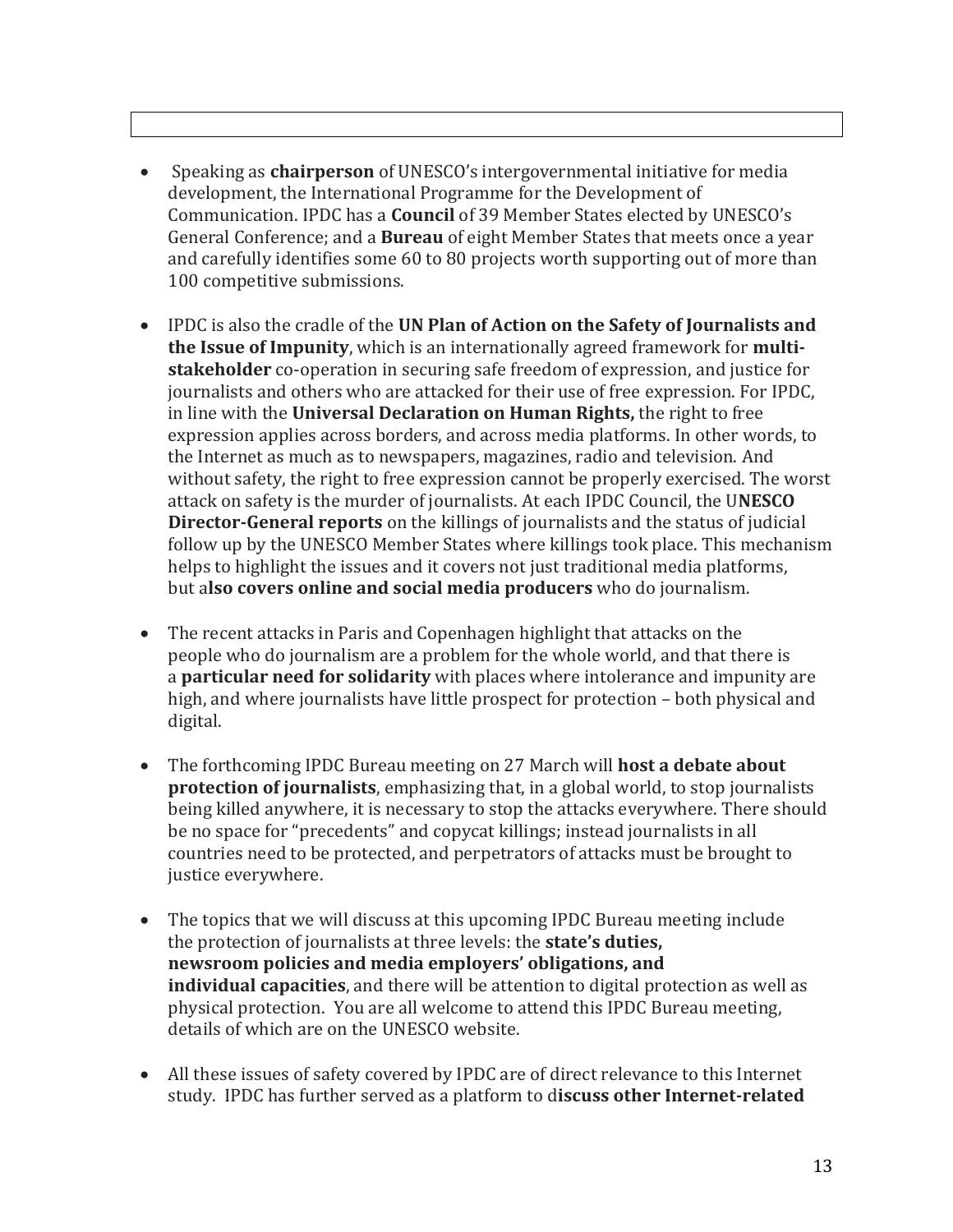**issues** as a contribution to this study. Most recently has been our Council meeting here in Paris last November where five experts addressed UNESCO Member States about online **privacy** and freedom of expression. Several of them are here at this conference to continue their contribution.

 Significantly, IPDC was born in 1980, as a response to what was then a debate about international imbalances in the free flow of information. Over the years, it has sought to build capacity for free, pluralistic and independent media, and for journalism safety, within developing countries. While these issues remain critical, today with the mainstreaming of the Internet in our lives, the international issue has made a comeback – this time highlighting even more complex international questions of **access, digital free expression, privacy and ethics**. Hence IPDC welcomes this draft study, and looks forward to the debate at this conference, which will help, inform our thinking going

forward.

 The consultative character of the new Internet study has produced a number of **possible options** for UNESCO Member States to consider as regards the Organization's stance on Internet issues, and not least for how UNESCO can contribute

to achieving the **Sustainable Development Goals**. Eventually,UNESCO's governing body, the General Conference, will decide on the way ahead. IPDC will be there as an integral part of this Organization, to make its unique contribution to following up.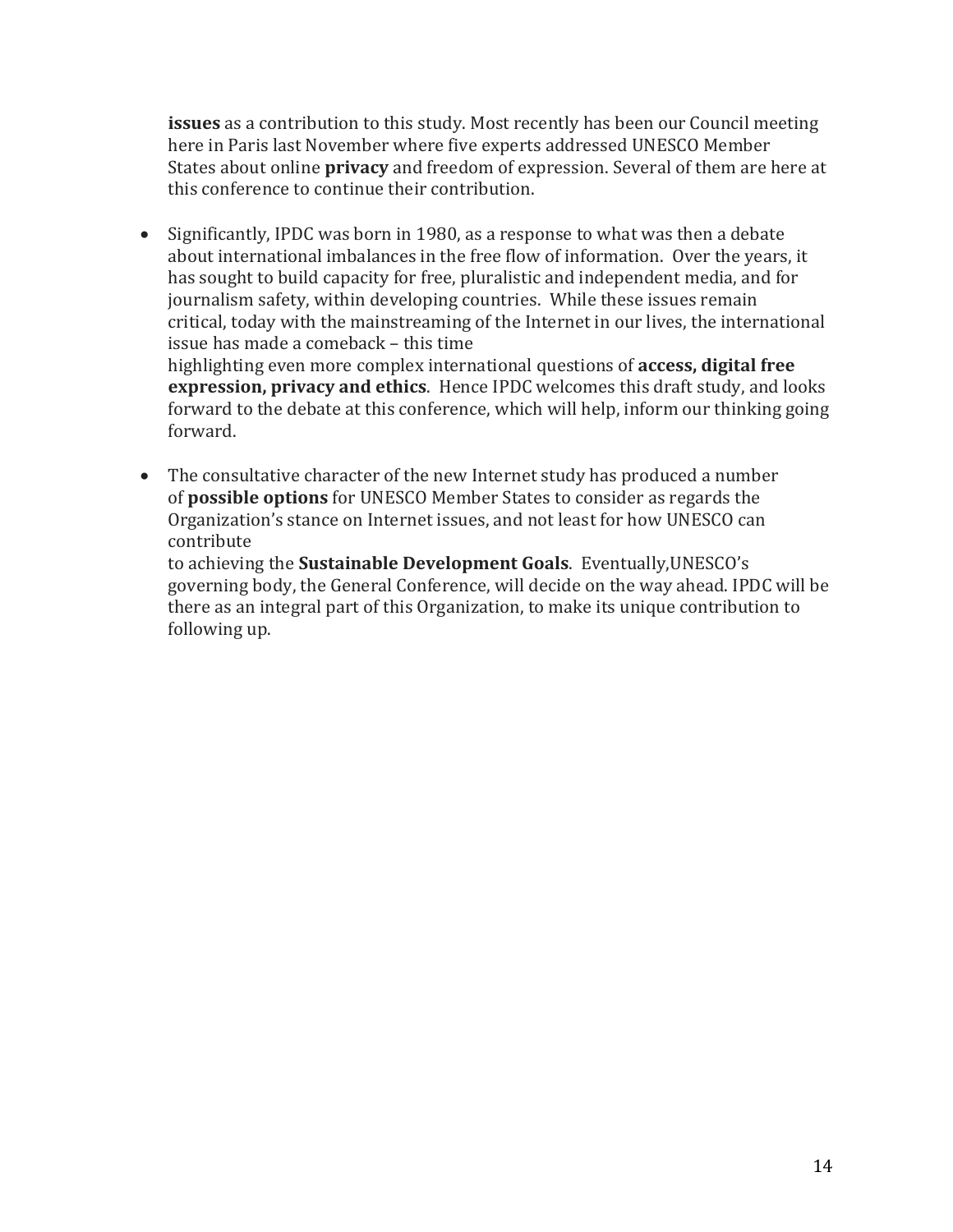## **Intervention of Panelists not listed in the Initial Agenda**

*Gloria Cadillo, Peru Government \**

• Peru realities:

 $\overline{a}$ 

- o 2/3 of the homes don't have access and just 5% from rural;
- o Peru's approach: Peru has a global approach to access to foster freedom of expression and human rights, without interfering with Privacy;
- $\circ$  Peru's policies: Broadband effort to connect 92% and reduce prices in 90%;
- o Peru is one of the few countries that respect NN in the law level
- For Peru, access to information and knowledge is a keystone and basis to foster an inclusive knowledge society.
- For Peru, Unesco could support the implementation of recommendations presented in the Conference note and specifically could constitute an policy observatory, which is multi stakeholder.

*Gundegmaa Jargasaikhan – Mongolia, Hosting and chair of FoC in May, 2015†*

- Reported on 2015 Freedom Online Coalition Meeting, which aims at maximize and consolidate human rights online. More information at [https://www.freedomonlinecoalition.com/news/freedom-online-conference-to](https://www.freedomonlinecoalition.com/news/freedom-online-conference-to-be-held-in-ulaanbaatar-on-4-5-may-2015/)[be-held-in-ulaanbaatar-on-4-5-may-2015/](https://www.freedomonlinecoalition.com/news/freedom-online-conference-to-be-held-in-ulaanbaatar-on-4-5-may-2015/)
- Governments affect the availability, use, and utility of the Internet in many ways whether through action or inaction. Many developing countries are in the process of working through how to approach various aspects of Internet policy-making, and many middle-income and developed countries are constantly revising and reformulating their policies in response to technological and other developments. The 2015 Freedom Online Conference, hosted by the Government of Mongolia, will focus on discussing ways in which governments around the world, including young democracies and countries in the developing world, can structure their policy making processes and approaches in order to maximize the realization

<sup>\*</sup> Note: These are my free notes, since I have not received the digital version of her speech

 $\dagger$  N Note: These are my free notes, since I have not received the digital version of her speech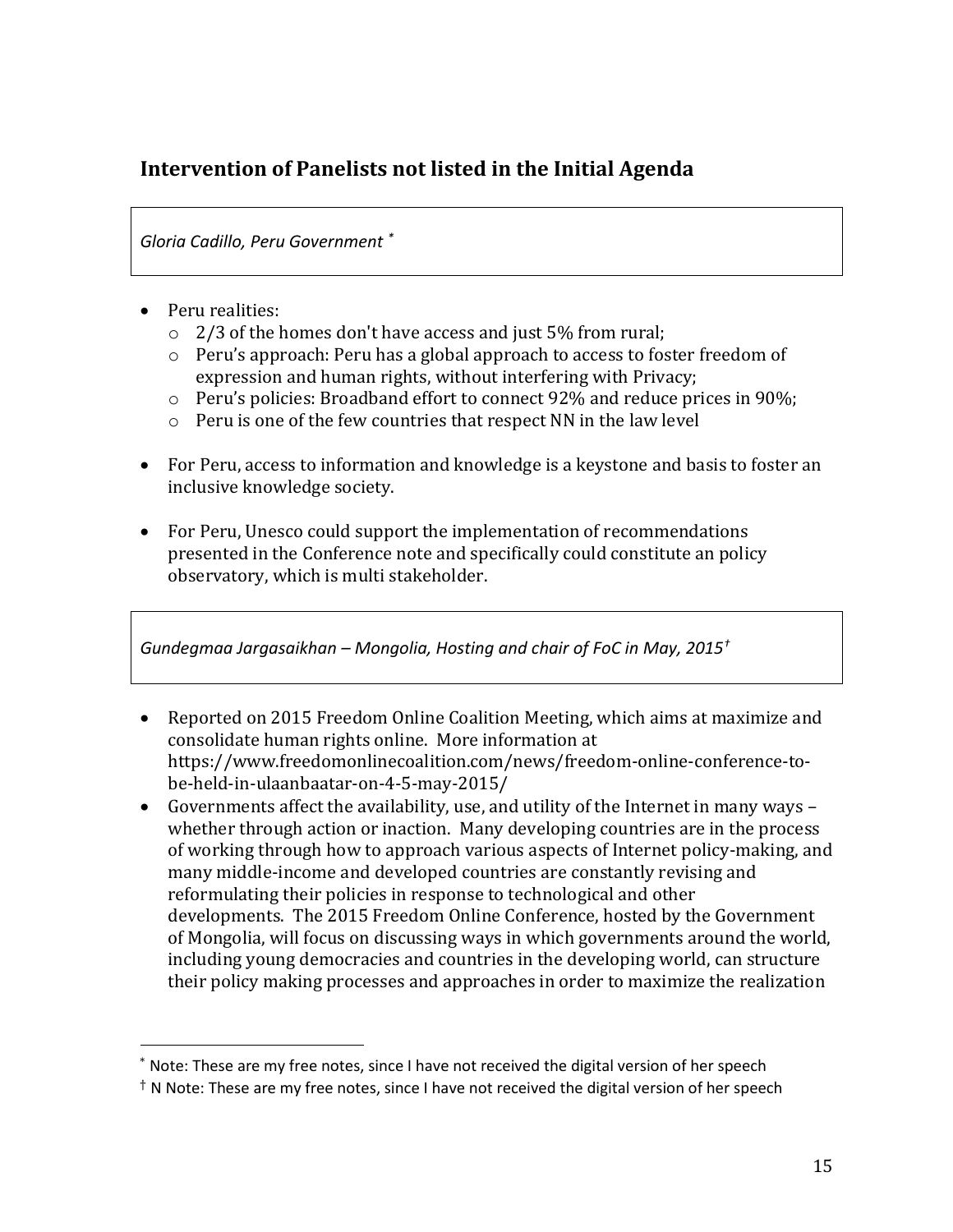of human rights online within their jurisdiction. Panels and discussions will focus on issues such as rule-of-law, transparency, the [Tallinn](https://www.freedomonlinecoalition.com/wp-content/uploads/2014/04/FOC-recommendations-consensus.pdf)

## **Contributions from the audience:**

*Lionel Veer, [Ambassador](https://www.linkedin.com/vsearch/p?title=Ambassador+at+UNESCO&trk=prof-exp-title) at UNESCO, Ministry of Foreign Affairs, [Netherlands](https://www.linkedin.com/company/354899?trk=prof-exp-company-name)*

- Compliment UNESCO for its inclusive approach to involve a large number of stakeholders and great that inputs from different kinds of stakeholders have been received (convening power!) - The UN family should focus more on the resp. mandates and the division of labor of the different bodies and organizations, enhance policy coherence and focus more on complementarity (and we as member states should do the same).
- NL would like to emphasize that UNESCO should focus on its core mandate. UNESCO's strength lies in the fact that it is a standard and norm setting agency; functions/roles we see for UNESCO are awareness raising, helping stragglers, assisting in empowerment (of the users of the internet) focusing on capacity building and disseminate good/best practices.
- Important to push ROAM as the global, fundamental guiding principles for internet governance. Good result if Unesco General Conference in November accepts ROAM as first global guiding principle !!
- Furthermore, as the "think tank" of the UN Family, UNESCO should play a more prominent and reflective role in addressing issues that are perceived as "sensitive" and agenda setting. - For instance for legal issues, there are other bodies in the UN Family like the Human Rights Council and the treaty bodies that can serve for these needs.
- Nl is of the opinion that there is no need to create a new convention: all rights that are available offline are online available as well. There is no comparative advantage in creating a new mechanism.
- I also would like to raise some attention to the upcoming Global Conference on Cyberspace that takes place in The Hague at 16-17 April. We want to support practical cooperation in the field of cyberspace by promoting capacity building and knowledge exchange in cyberspace: Discuss norms for responsible behavior in cyberspace, we want to promote international discussion on human rights and privacy on the internet.